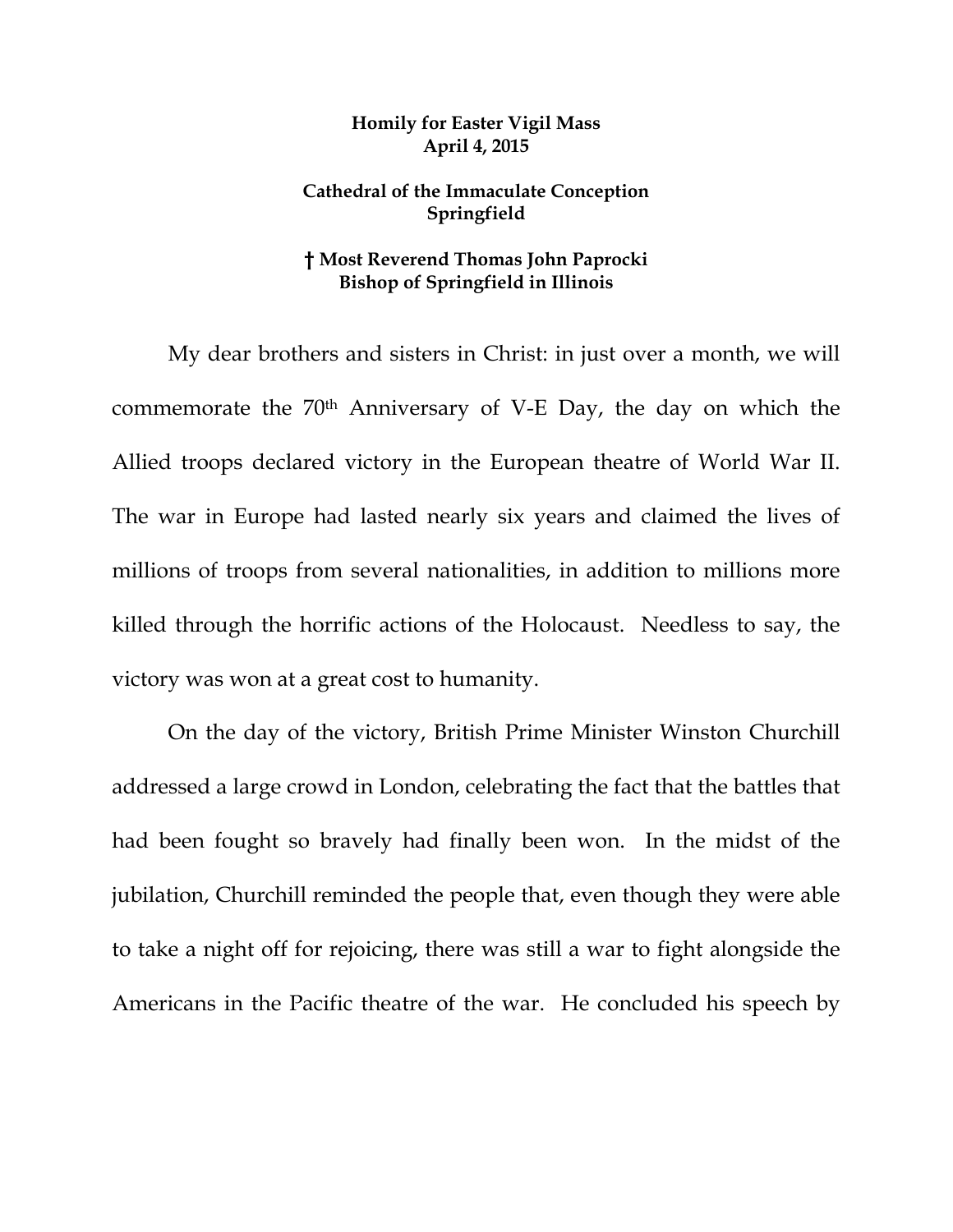saying: "We will go hand and hand with them. Even if it is a hard struggle we will not be the ones who will fail."1

 Although the analogy falls short, there is at least some similarity to be found between the sentiments expressed by Mr. Churchill on that day in 1945 and what we celebrate today on this day of Christ's victory over sin and death in the Resurrection. We take this moment to pause and relish in the glory of the triumph of Christ who overcame every assault of the enemy and now reigns victorious for all of eternity in Heaven.

 Even while we pause to praise our Lord for the gift of His defeat of our age-old nemesis, we know that there are many battles that lie ahead for us who have chosen to join our alliances to Christ and His Church. Our own personal experience shows us that living the life of Christianity does not mean that we will not struggle. Rather, we can expect to encounter resistance from the world around us and challenges from the Devil, also called the prince of the world, when we choose to live our lives according to the Gospel. Jesus made this quite clear when He told His disciples: "In the world you will have trouble" (John 16:33). But He does not leave it at that, for He follows this warning up with words of great hope as He tells them: "but take courage, I have conquered the world."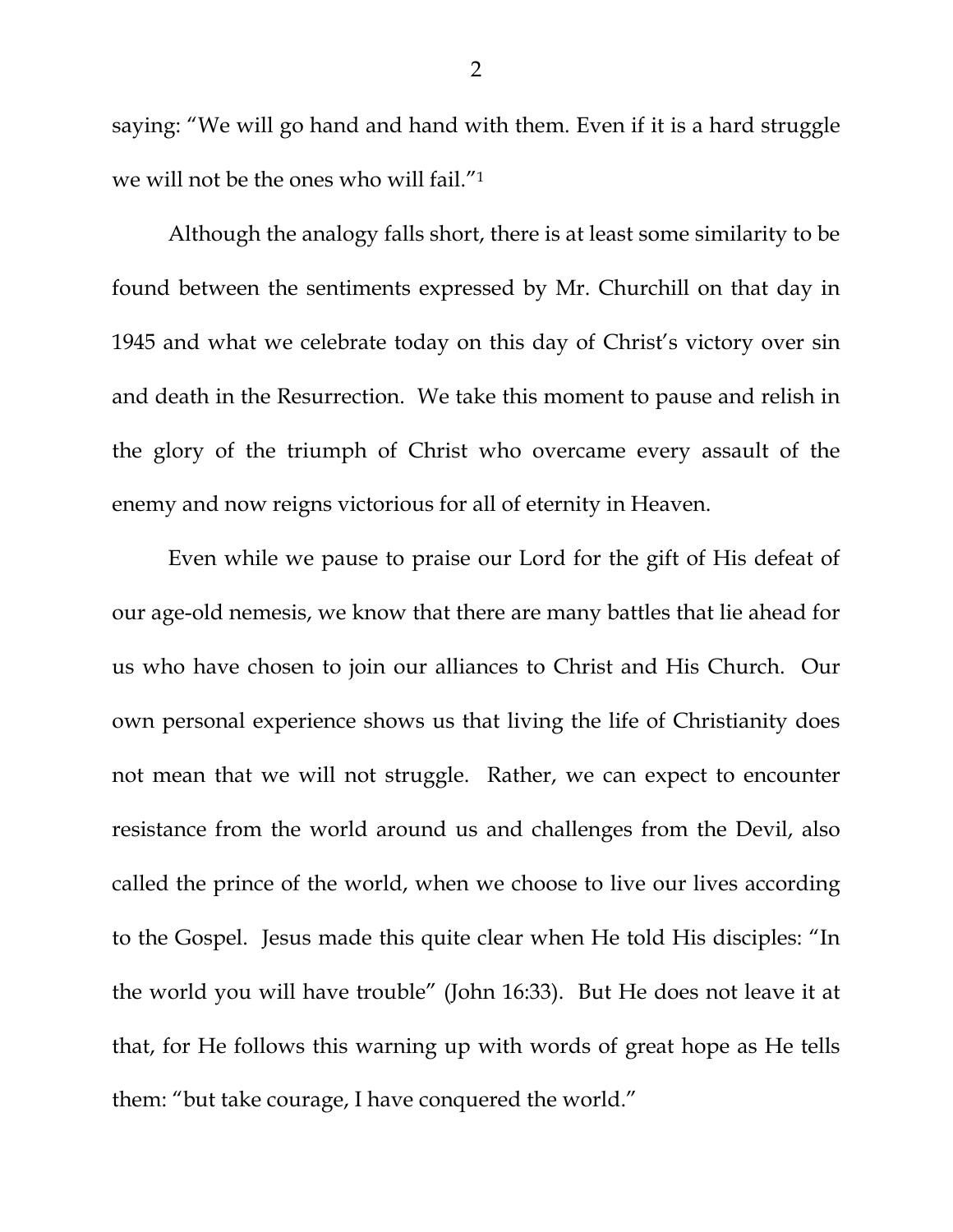We too are invited to have this same courage when we are confronted with the battles that lie ahead of us, for by His death and Resurrection, which we celebrate today, He has overcome the world and every possible obstacle that could be placed in our way. We, who have been baptized in Christ, have died to our old way of life and have risen to share in His divine life, becoming heirs of the promise that we too will one day share in the victory of eternal life.

 The beautiful liturgy of the Easter Vigil is a gift given to us by the Church each year to renew our hope and encourage us to persevere in moving forward on our path of discipleship. The Old Testament readings paint a picture of God's loving care for His people throughout history. Even though our ancestors strayed away from that love on many occasions, God would not give up on the people He had chosen to be His own.

 In the battles that they faced from their enemies and the struggles that they faced among themselves, God demonstrated time and again that He would continue to fight for them and give them the help that they would need, just as He did when He freed His people from slavery in Egypt, parting the Red Sea and thus providing a way out of their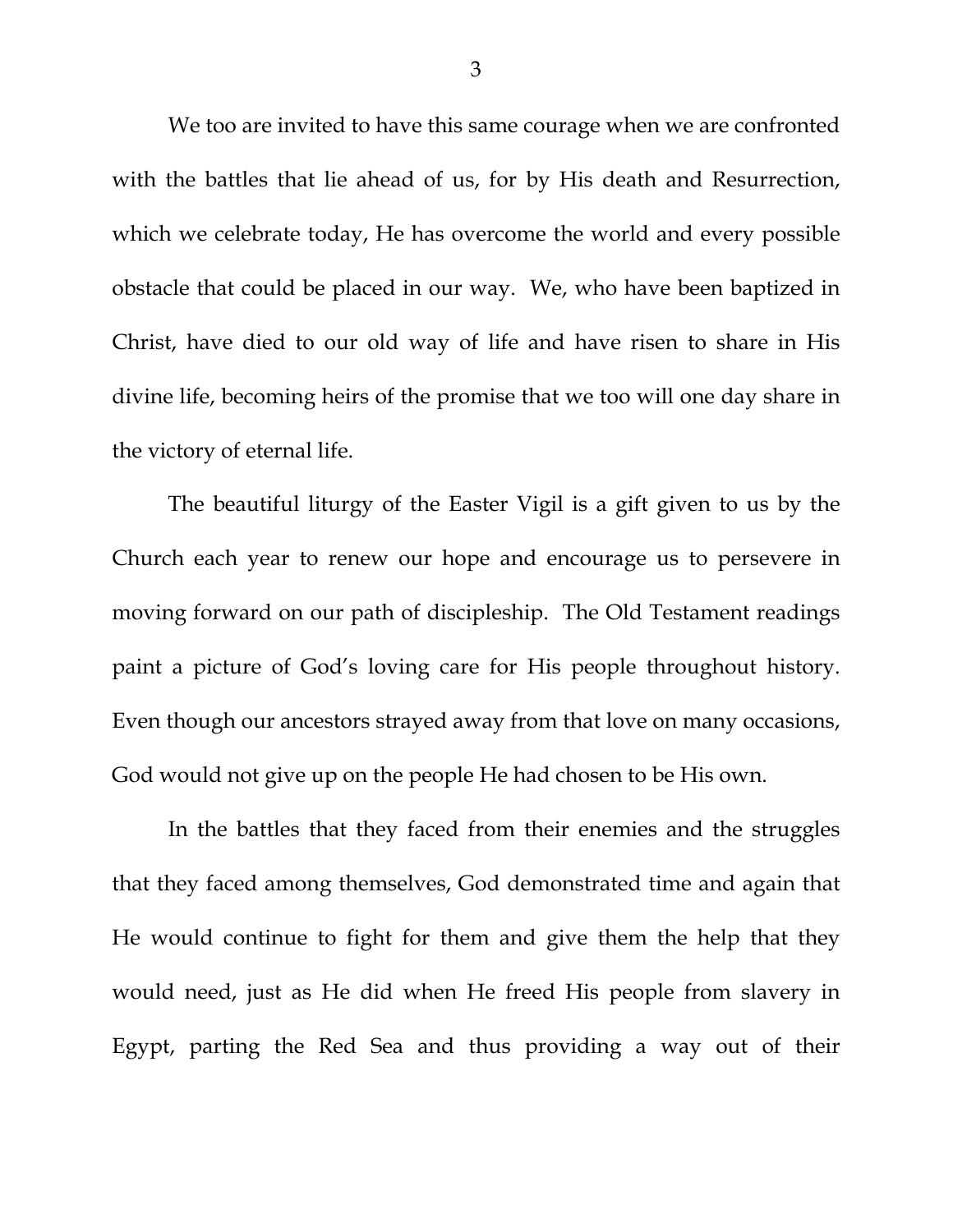tribulation. Every generation can count on that same promise that, no matter what the trial, God will provide a way to safety.

 Every generation has been in need of this reminder of God's protection and ultimate victory, for there has never been a time in which no challenges to the Christian way of life were present. The experience of the early Church, which we will hear about in detail throughout the Easter Season in the Acts of the Apostles, was one of constant trial. It was the memory of the victory won on Easter Sunday that gave them the strength to keep from backing down in the face of what seemed to be impossible odds.

 When times seemed bleak for Christianity in general and the Catholic Church in particular, the Easter message of victory was never extinguished. Just as the light of the Paschal Candle pierced the darkness of the night and led us forward this evening, so too does our faith in the power of Christ lead us on through the dark stretches of history, past, present, and future.

 In our modern day, we are just as much in need of that message of hope as any other time in history. Just a few days ago, we heard of the shocking news of the killing of 148 people at a college in Kenya, a premeditated attack specifically targeted against Christians. This is just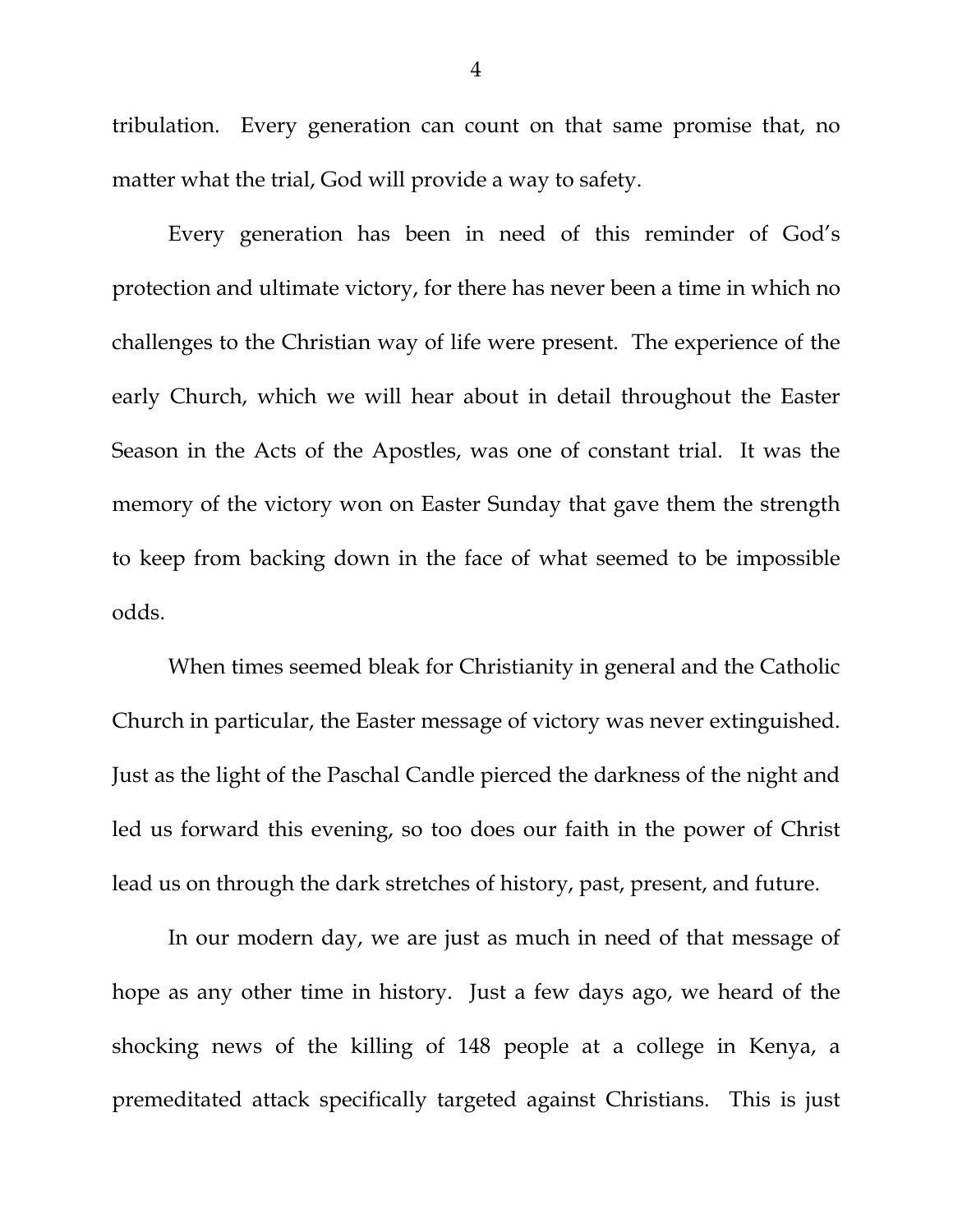one incident in the recent rash of violence against Christians in our world, particularly in the Middle East and parts of Africa. Such sobering reports leave us with a great sense of sadness and even fear.

 In addition to the various forms of physical violence against Christians, we have many examples of ways in which our Catholic and Christian values are being attacked in our world through unjust laws and attitudes which chip away at the foundations that had, at one time, been so solidly established. Finally, there are the many adversities that we may face in our individual lives, such as sickness or other personal setbacks, which can tempt us to question or even doubt our faith.

 It can be easy to be pessimistic and without hope in the face of so many trials that confront us, and it is for that reason that we need the Good News of the Resurrection to shake us out of our preoccupation with focusing on the shadow of the Cross in order to see the glory of the empty tomb. The words of St. Augustine, written over 1500 years ago, are every bit as applicable to us today as they were then when he wrote that: "We are an Easter people, and 'alleluia' is our song." We are invited to be that Easter people who are always mindful that Christ has already won the